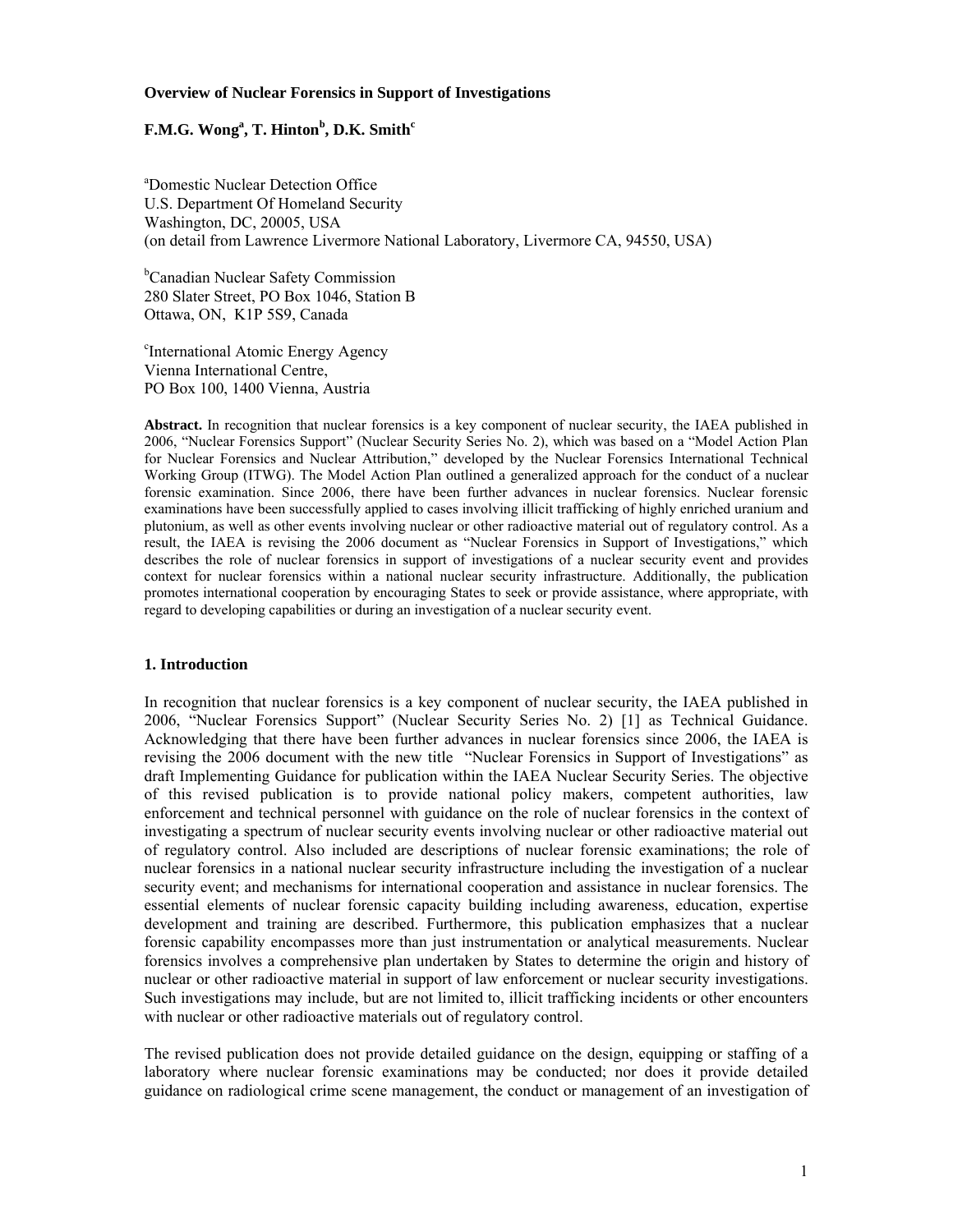a nuclear security event, or traditional forensic examinations, although each of these subjects contributes to the success of a nuclear forensic examination.

## **2. Role of Nuclear Forensics**

Despite the existence of national nuclear security infrastructures, there continue to be cases of material out of regulatory control — whether unintentionally, such as through loss, or intentionally as a result of criminal acts such as theft. Given this information, there is a need for States to develop the capability to prevent, detect and respond to any event involving nuclear or other radioactive material that has nuclear security implications. Events such as these are referred to as nuclear security events. A nuclear forensic examination may be an important component of the response to a nuclear security event.

## *2.1 A Model Action Plan*

The nuclear forensics model action plan [2] shown in Figure 1 provides generalized guidance on the conduct of a nuclear forensic examination and related activities that should be performed in the context of an investigation of a nuclear security event. The plan covers activities undertaken by the authorities requesting nuclear forensic examinations and by the laboratories that may be called upon to undertake the analysis and interpretation.

Nuclear forensic examinations are undertaken to respond to key questions posed by the investigative authority, which may relate to the intended use, history and origin of nuclear or other radioactive material involved in the nuclear security event under investigation. The questions posed by the investigative authority will be influenced by the nature of the nuclear security event and any related legal proceedings that may arise as a consequence of the investigation.

Nuclear forensic analysis and interpretation may lead to findings regarding the material associated with a nuclear security event. When combined with other aspects of the investigation, including traditional forensic findings, conclusions may be drawn about the associations between the material and people, places, events and production processes. States should recognize that although a nuclear forensic capability may not be used on a regular basis, it may play a significant role in the investigation of a nuclear security event.

### *2.2 National Framework*

All States should have a national response plan for nuclear security events, to provide for an appropriate and coordinated response. As nuclear forensics can play a key role in the investigation into a nuclear security event, the nuclear forensics model action plan (Figure 1) should be incorporated into the national response plan to the extent possible.

States should ensure that roles and responsibilities for nuclear forensics in relation to nuclear security events are clearly defined and that expertise, instrumentation and procedures are in place. There should also be provision for the safe and secure storage of seized nuclear and other radioactive material, as well as means to safely and securely transport such material from the scene of a nuclear security event to an evidence storage site. Such a storage site may be a laboratory capable of undertaking characterization of collected material or may be an interim location where seized material can be kept until it is transported to a designated nuclear forensic laboratory for analysis.

Development of a nuclear forensic capability within a State should begin by identifying existing capabilities, including facilities that are already established and relevant expertise that is already used for other purposes, and creating mechanisms for their use in an investigation. Relevant capabilities may exist, for example, at radiation protection institutions, radiochemistry or nuclear physics departments at universities, environmental monitoring laboratories, quality control laboratories of nuclear fuel cycle facilities or security and defence establishments.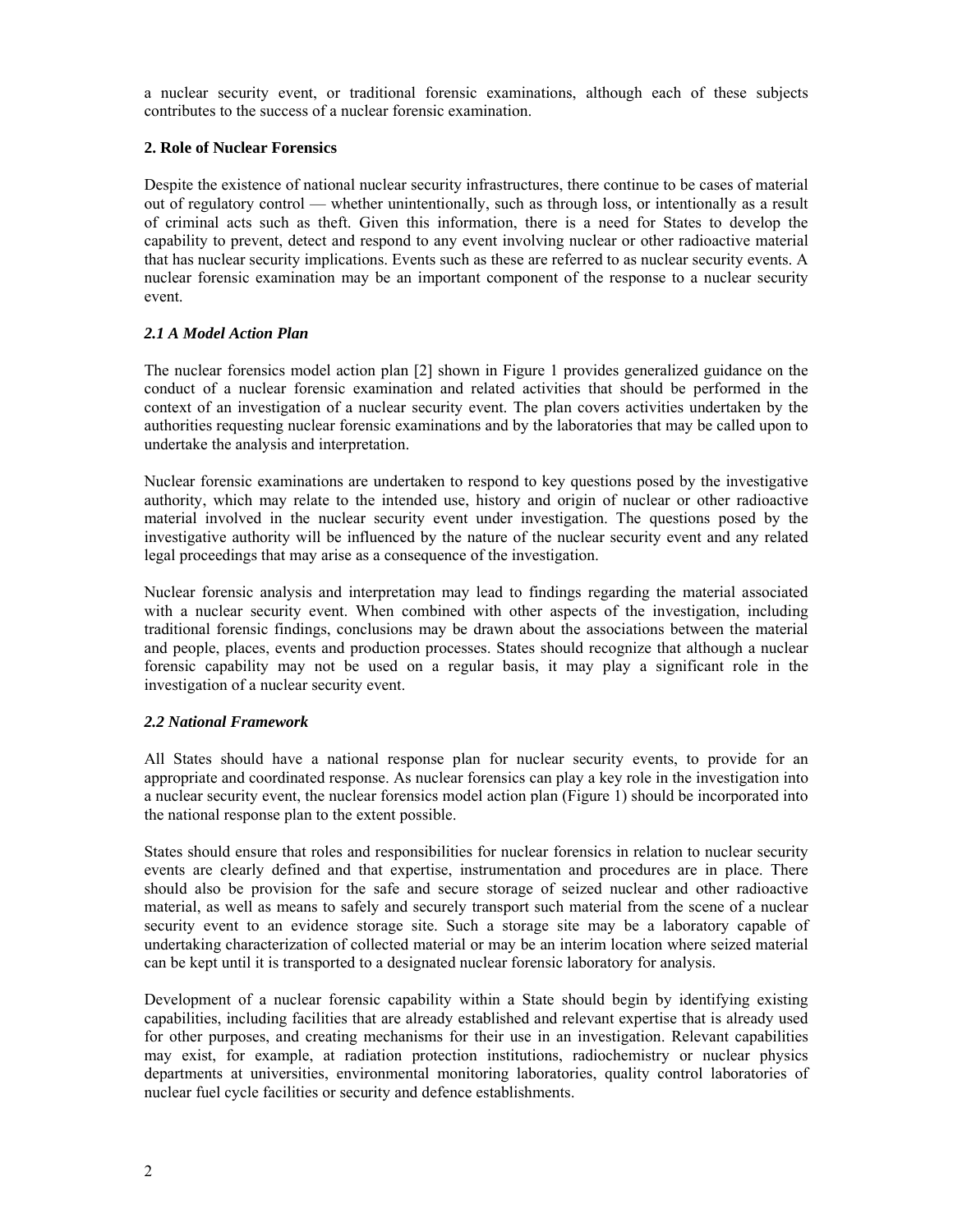

*FIG. 1. Illustration of the nuclear forensics model action plan: a process which supports an investigation of a nuclear security event. Background shading indicates the transition from radiological crime scene management to nuclear forensics.* 

# **3. Forensics Examination Plan and Corresponding Nuclear Forensics Analytical Plan**

For the purposes of investigating a nuclear security event, once the preliminary on-scene assessment has been performed, including categorization<sup>1</sup> of the nuclear or other radioactive material, a forensic examination plan should be prepared by the investigating authority in consultation with the relevant forensic laboratories, including designated nuclear forensic laboratories. The forensic examination plan should describe the requirements of the examinations to be conducted in support of a potential criminal prosecution. Additionally, the development of the forensic examination plan should consider any requirements to retain samples that may be requested by the court if the results of the investigation are used in legal proceedings.

The forensic examination plan should consider the needs of the investigation, the perceived value of the expected results to the investigation, the known or suspected losses of essential characteristics over time if examinations are delayed, and the national level procedures for the conduct of examinations in traditional forensic disciplines and nuclear forensics. In general, priority should be given to examinations where the results are capable of specifically identifying an individual person, (for example, DNA analysis or fingerprint examination) over those where the results are likely to identify only a group or class (for example, shoe or tyre impressions, or the presence of a particular type of explosive). However, the presence of other investigative or intelligence information may enhance the

<sup>1</sup> Categorization is performed to identify nuclear security implications and the risk of the seized material to the first responders, law enforcement personnel, and the public.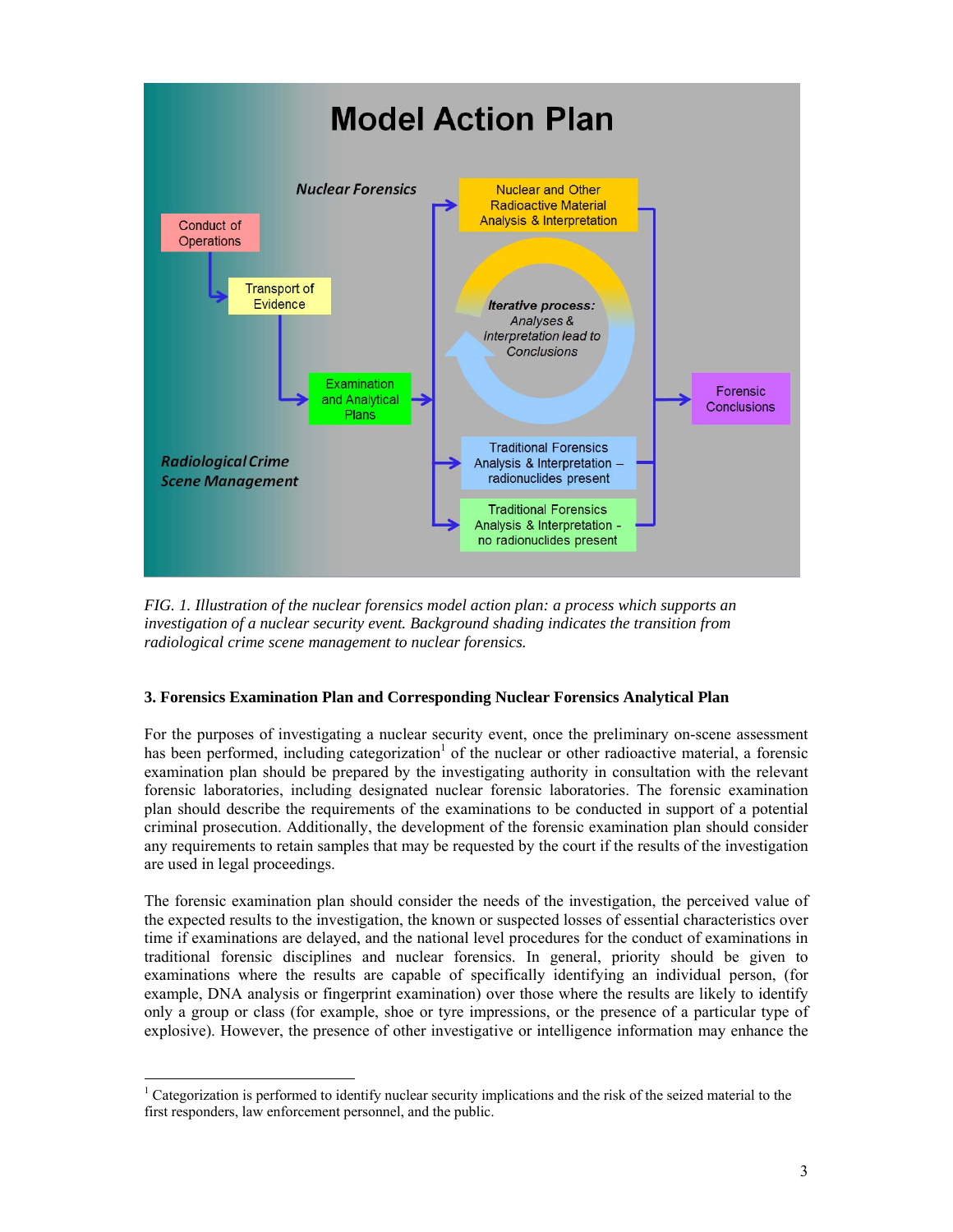value of class characteristic results, especially where narrowing the range of possibilities is critical to focusing the investigation.

In support of the forensic examination plan, each of the forensic laboratories involved should prepare an analytical plan in consultation with the lead investigative authority. This consultation is important to ensure that key requirements of the examination plan are not overlooked in the preparation of the analytical plans of each of the forensic laboratories.

A nuclear forensic analytical plan should be developed to specifically describe what types of analysis will be performed in order to meet the requirements of the investigation and the sequencing of analyses that pertain to nuclear or other radioactive material and evidence contaminated with radionuclides. An essential element of a nuclear forensic analytical plan includes characterization<sup>2</sup>. The nuclear forensic analytical plan should be prepared by the designated nuclear forensic laboratory or laboratories, with input and ultimately concurrence from the investigating authority such that it meets the needs of the forensic examination plan and the investigation. The nuclear forensic analytical plan should be flexible and adaptable, so that as new information is obtained through the investigation or through sample analysis, the requirements for the forensic examination may be revised. The nuclear forensic analytical plan can be modified as needed, with appropriate consultation and documentation.

### *3.1 Evidence Contaminated with Radionuclides*

The conduct of examinations in traditional forensic disciplines and nuclear forensic examinations should complement each other. Both yield results that may aid in determining whether linkages exist among people, places, events and processes and whether those linkages are indicative of where regulatory control was lost. These results can prove especially useful where they permit association with an individual person, place, thing or event or they allow certain nuclear or other radioactive materials to be excluded from further consideration. The potential for radioactive material to be present as a contaminant on physical evidence presents a particular challenge for examinations conducted in traditional forensic disciplines.

When confronted with the need to conduct examinations in traditional forensic disciplines on evidence contaminated with radionuclides, two approaches are possible. The first approach involves removal of or separation of the radionuclides from the evidence prior to conducting any examinations. This is often referred to as decontamination of the evidence. The second approach involves the conduct of these examinations directly on the evidence contaminated with radionuclides. Both approaches may require input from multiple agencies, in particular from agencies outside the law enforcement community. For this reason, there may be a need for extensive consultation between the relevant experts for the development of the forensic examination plan and prior to the handling of evidence contaminated with radionuclides. Each approach offers certain advantages and suffers from certain disadvantages that should be evaluated during the course of the investigation.

The decision whether to attempt decontamination of evidence or to conduct examinations on the evidence while it is still contaminated with radionuclides should be addressed in the forensic examination plan and will be dependent on factors such as:

- The nature of the evidence, the contaminant and the examinations to be performed;
- Availability of relevant resources for the conduct of the examinations;
- Information obtained to date through investigative or intelligence methods, and from any related examinations that have been performed;
- National policies and procedures for responding to nuclear security events.

 <sup>2</sup> Characterization is performed to determine the nature of the radioactive material and associated evidence.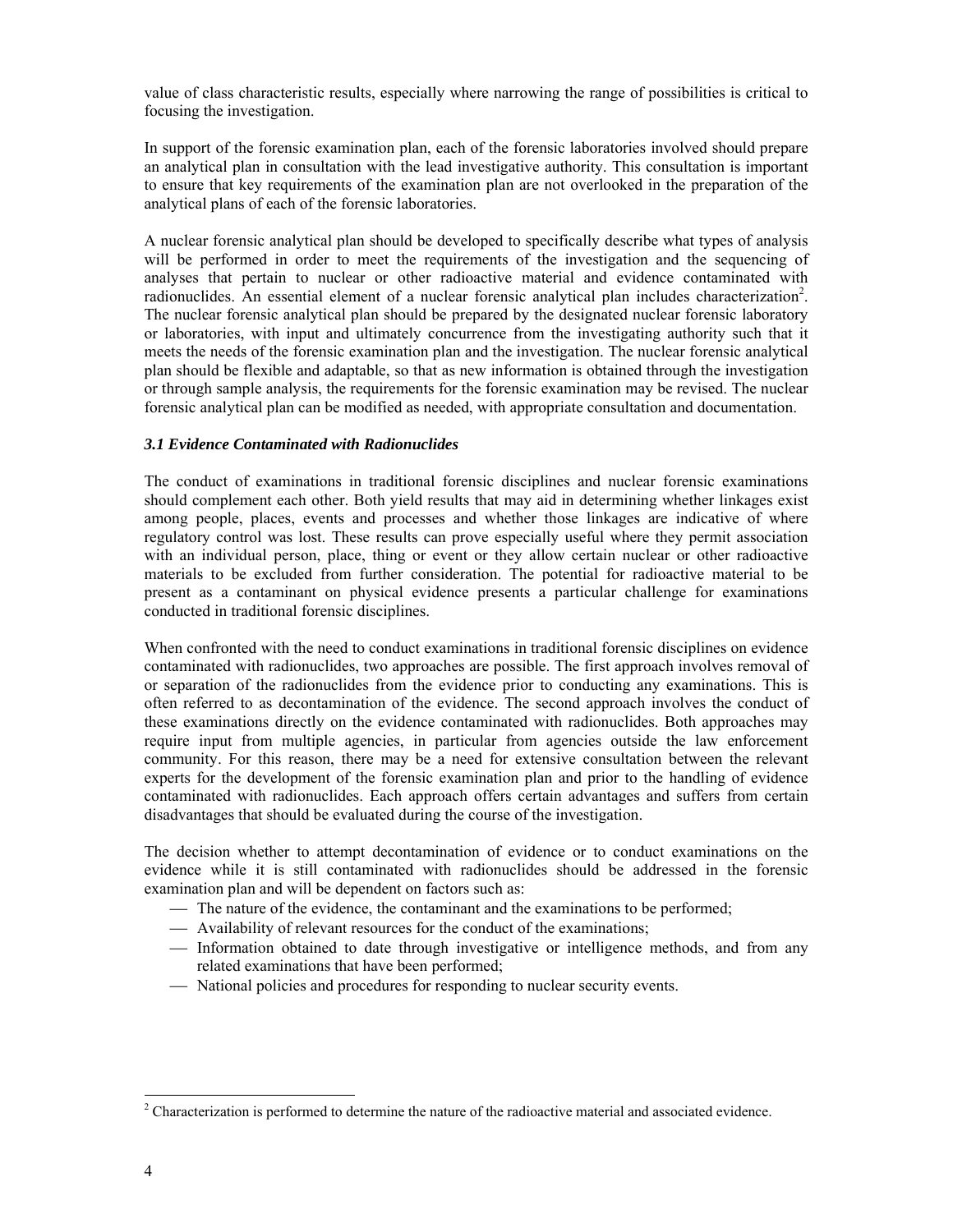## *3.2 Nuclear Forensics Laboratory Analysis*

Based on categorization and the requirements of the forensic examination plan, characterization of the nuclear or other radioactive material may be necessary. This characterization should take place in a designated nuclear forensic laboratory, and should follow the nuclear forensic analytical plan.

Many of the analytical tools used in the analysis of nuclear or other radioactive material are destructive techniques, i.e., the sample is consumed during the preparation or analysis. Therefore, the proper selection and sequencing of analytical techniques is critical and should be defined in detail in the nuclear forensic analytical plan. The sequencing of analytical techniques should be based upon the questions to be answered from the investigating authority according to the forensic examination plan, taking into account the amount of sample available for analysis, information already available, and the potential signatures (physical, chemical, elemental and isotopic) that may support precise interpretation.

| <b>Techniques/methods</b>                          |                                                                                                                                       | <b>Conducted within</b>                                                                                                                                 |                                                                                                        |
|----------------------------------------------------|---------------------------------------------------------------------------------------------------------------------------------------|---------------------------------------------------------------------------------------------------------------------------------------------------------|--------------------------------------------------------------------------------------------------------|
|                                                    | 24 hours                                                                                                                              | <b>One week</b>                                                                                                                                         | <b>Two months</b>                                                                                      |
| Radiological                                       | - Dose rate $(\alpha, \beta, \gamma, n)$<br>- Surface<br>contamination<br>- Radiography                                               |                                                                                                                                                         |                                                                                                        |
| Physical<br>characterization                       | - Visual inspection<br>- Photography<br>- Weight determination<br>- Dimensional<br>determination<br>- Optical microscopy<br>- Density | Microstructure,<br>morphology, etc.<br>- Scanning electron<br>microscopy (SEM)<br>- X ray diffraction (XRD)                                             | Nanostructure,<br>morphology, etc.<br>- Transmission<br>electron microscopy                            |
| Isotopic analysis                                  | - High resolution<br>gamma ray<br>spectrometry (HRGS)                                                                                 | - Thermal ionization mass<br>spectrometry (TIMS)<br>- Inductively coupled<br>plasma mass spectrometry<br>$(ICP-MS)$                                     | - Secondary ion mass<br>spectrometry (SIMS)<br>- Radioactive<br>counting techniques                    |
| Radiochronometry                                   | - HRGS (for Pu)                                                                                                                       | - TIMS<br>- ICP-MS                                                                                                                                      | - HRGS (for U)<br>- Alpha spectrometry                                                                 |
| Elemental/chemical<br>composition                  | - X ray fluorescence                                                                                                                  | - ICP-MS<br>- Chemical assay<br>- Fourier transform infra-<br>red spectrometry<br>- SEM / X ray spectrometry<br>- Isotope dilution mass<br>spectrometry | - Gas<br>chromatography<br>mass spectrometry                                                           |
| <b>Traditional forensic</b><br>science disciplines | - Collection of<br>evidence associated<br>with traditional<br>forensic disciplines                                                    |                                                                                                                                                         | - Analysis and<br>interpretation of<br>evidence associated<br>with traditional<br>forensic disciplines |

# TABLE I. LABORATORY METHODS AND TECHNIQUES WITH TYPICAL TIMESCALES FOR COMPLETION OF ANALYSES

The ITWG, an association of nuclear forensic practitioners, has developed a recommendation on the sequencing of techniques to provide the most valuable information as early as possible in the analysis process. This recommendation is based on expert opinion and on experience gathered from three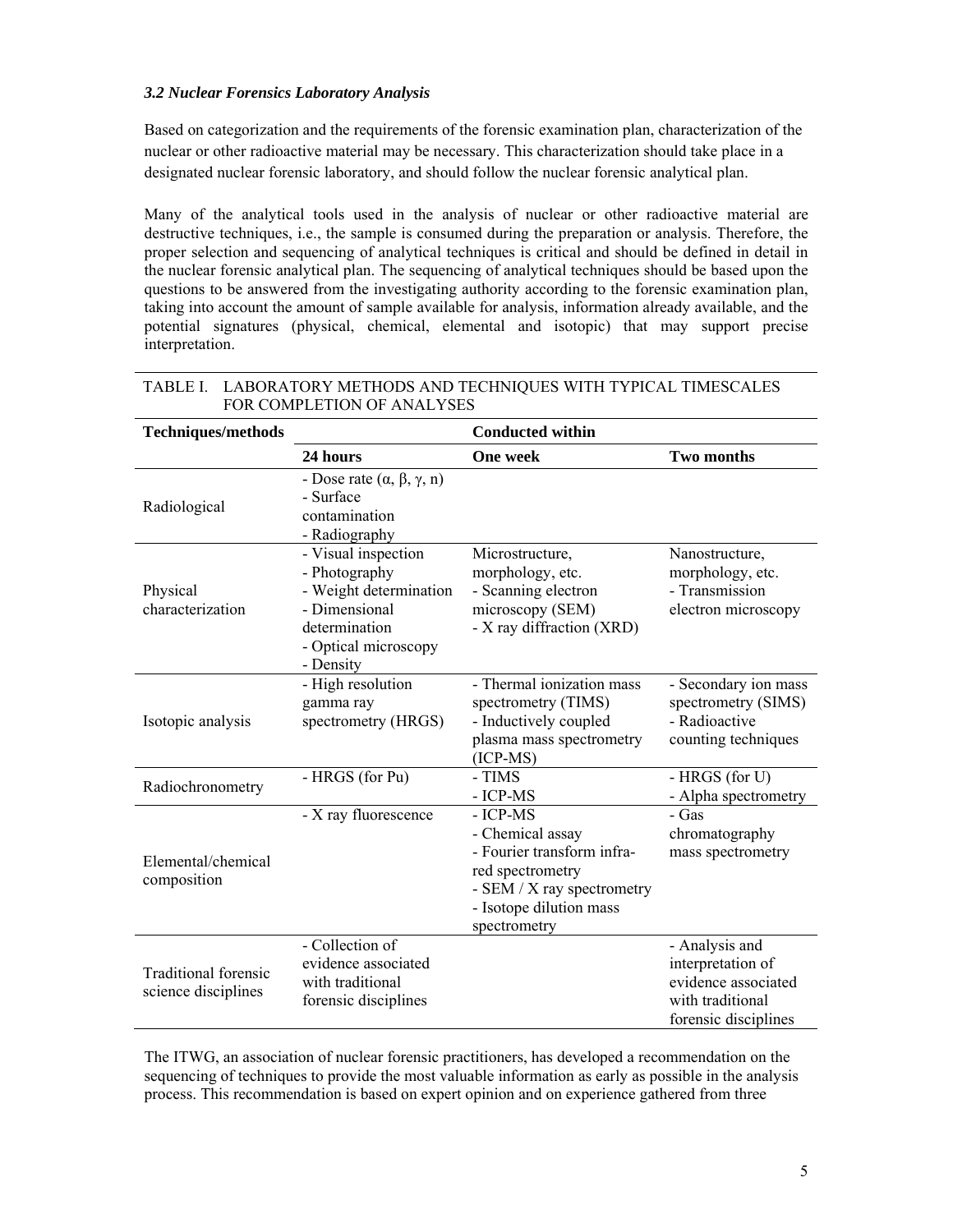collaborative analytical exercises undertaken by the ITWG. Table I shows the ITWG's recommended sequence of analyses, broken down into techniques that could be performed within 24 hours, one week or two months from the sample's arrival at the designated nuclear forensic laboratory. Some techniques can also be used at a later time, to achieve more precise analytical results using longer measurement times. The use of such timescales to complete material analyses may also guide the expected intervals of reporting results, corresponding to the 24 hours, one week, and two months analytical intervals, depending on the situation. The duration of the characterization process will depend on the workload of the laboratory, the nature of the sample and the requirements of the investigation detailed in the forensic examination plan, but with a goal of completion within two months after receipt of a sample(s).

### *3.3 Nuclear Forensic Interpretation*

Once analyses have been performed, it may be necessary to use additional expertise to interpret analytical results and formulate nuclear forensic findings in response to the forensic examination plan. This expertise may need to be obtained from outside the laboratory that performed the measurements.

Nuclear forensic interpretation is the process of comparing and associating sample characteristics with existing information pertaining to types of material, origins and methods of production of nuclear or other radioactive material, or with previous cases involving similar material. Nuclear forensic interpretation provides context, explanations for the analytical results, and the basis of nuclear forensic findings.

Nuclear forensic interpretation involves comparison of the results from the analyses of the sample in question with information on the corresponding characteristics of existing or known materials. In general, a single signature of a material (e.g., an isotopic measurement) is usually not sufficient to identify a specific sample uniquely from known classes of similar materials. Unlike traditional fingerprint examination, for example, it is impractical for nuclear forensics to rely on a single sampleto-sample matching. However, combinations of signatures, such as isotopic measurements, impurities and microstructure, when used together, can provide increased confidence in associating a specific sample with a known class of similar material. The use of signature combinations may also enable exclusion — the conclusion that a specific sample is not connected with known classes of materials which can also be valuable for nuclear forensic interpretation.

Nuclear forensic analysis and interpretation involve a deductive and iterative process, as depicted in Figure 2. Implementing the analytical plan produces results that can be compared with information on existing or known materials, and such comparisons lead to interpretation, which puts the analytical results into context. The comparative process involving analytical results and known material information is iterative because each successive comparison may provide new information that can identify further analyses or comparisons that in turn may uncover additional signatures that will help to identify the material more precisely. This comparative process may also be deductive because it can be used to progressively exclude particular processes, locations or other origins as possible sources of the material. For example, comparisons of analytical results from seized nuclear material with known production processes may identify likely production processes that could have made the seized material, as well as those processes that could not have made the seized material.

# *3.4 Nuclear Forensic Findings*

Nuclear forensic findings are the products of nuclear forensic analysis and interpretation. These findings may support law enforcement investigations, regulatory inquiries, and policymaking and assist other relevant stakeholders in improving nuclear security and preventing future nuclear security events. The key questions posed in all scenarios are typically the same: what type of material is involved, what is the possible origin of the material, and what were its probable method(s) of production.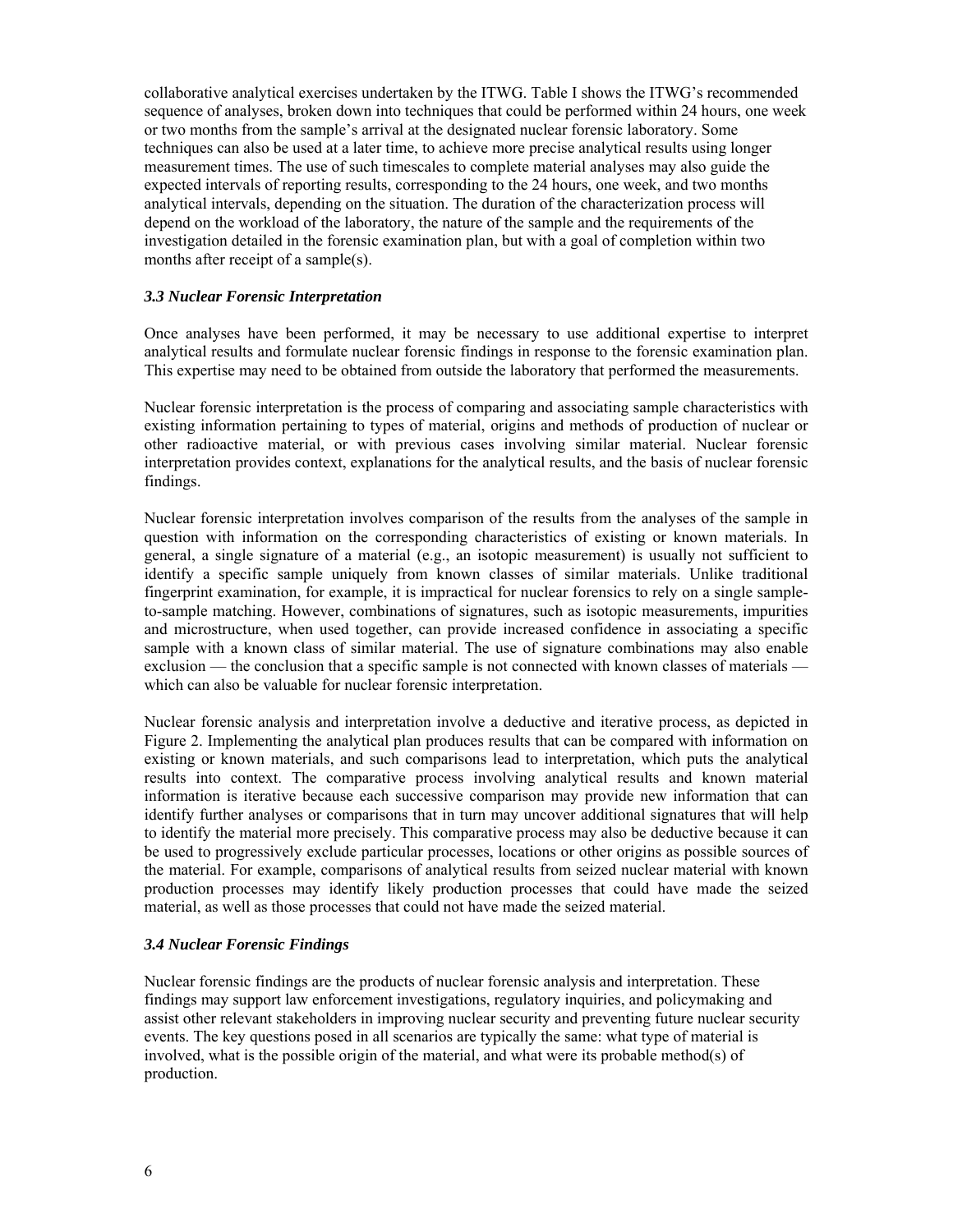In general, confidence in analytical results depends upon three factors: 1) validated methods; 2) certified reference materials; and 3) demonstrated competencies. Use of validated methods ensures that the analysis is suitable for the material and capable of measuring the analyte(s) of interest. The use of certified reference materials ensures that measurements are benchmarked against known and certified values. Validated methods and certified reference materials provide confidence in findings through demonstrating a measure of reliability in the procedures by which they are obtained. The use of demonstrated competencies provides confidence in the individual(s) performing the analyses.



*FIGURE 1. Nuclear forensic analysis, comparisons and interpretation: an iterative and deductive process to provide context for analytical results.* 

All nuclear forensic findings should be communicated in a written report in a timely manner. The reports may be presented in the form of a scientific report or may need to be in a specified standard format required by the national authority or the lead investigative agency.

In the time sensitive environment of a nuclear security event, there may be a need to obtain reliable initial information as rapidly as possible. Nuclear forensic findings will be requested by investigators, as well as decision makers and other officials well before full analysis and interpretation of measurements are completed. Ideally, a method for articulating the confidence levels associated with preliminary reports should be in place. To address information requests from investigators and decision makers, a summary of preliminary nuclear forensic findings should be developed that reports the key findings along with key assumptions, the confidence levels for these findings and any alternative explanations that remain credible in the light of the information available to date.

Given the general need to strengthen the means of conducting nuclear forensic analysis, States are encouraged to share with their counterparts in other States any lessons learned from actual nuclear security events or from the conduct of exercises, where considerations of confidentiality permit.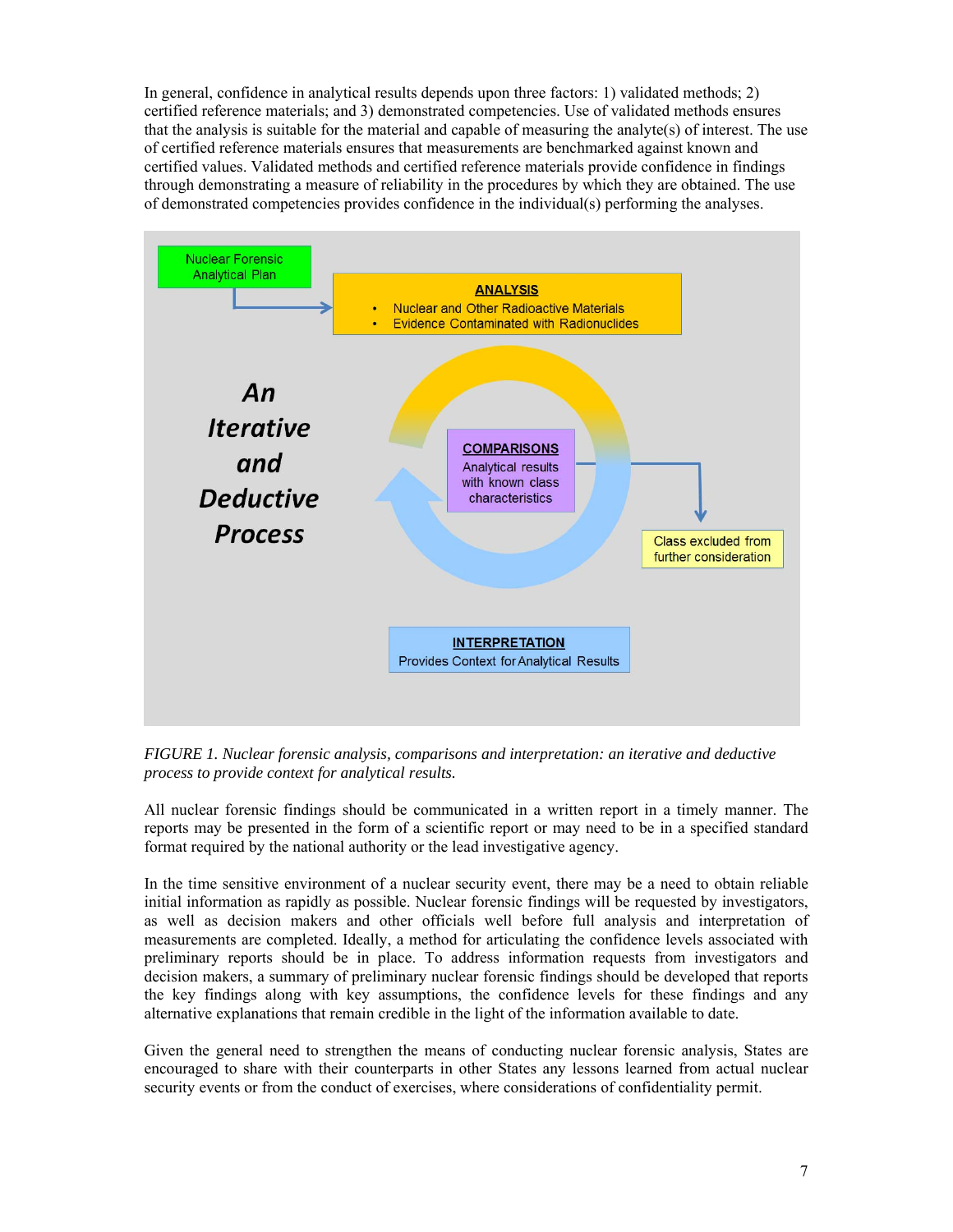#### **4. International Cooperation and Assistance**

International cooperation and assistance may contribute in advance of, during or following a nuclear security event. The scope of international cooperation and assistance in nuclear forensics includes a range of activities that span raising awareness, research and development, international assistance and capacity building.

A number of international organizations, groups and initiatives promote awareness of the importance of nuclear forensics and provide, on request, various forms of nuclear forensic support. The Global Initiative to Combat Nuclear Terrorism (GICNT), INTERPOL and the ITWG offer various forms of training, guidelines and assistance. States may also choose to cooperate bilaterally or multilaterally in the field of nuclear forensics. In addition, some States have national programmes that can provide support to international partners.

Assistance during the investigation of a nuclear security event may be facilitated through international organizations or through bilateral/multilateral agreements and arrangements. Assistance may include support for evidence collection, optimizing methods of analysis, conducting nuclear forensic analysis, improving confidence in the analyses, collecting data to help in nuclear forensic interpretation or providing other types of information upon request.

As such arrangements involve multiple and complex issues, it is advisable that, within its national response plan, each State defines and includes the arrangements that may be needed in an actual nuclear security event in relation to the provision of or request for international assistance.

#### **5. Nuclear Forensic Capacity Building**

Developing and sustaining a nuclear forensic capability is a State's responsibility. Elements such as infrastructure, legal and regulatory frameworks, operations, human capital and specialized equipment and knowledge are critical to an effective nuclear forensic capability. As such, strategies for developing, testing and sustaining nuclear forensic capability and capacity are essential to enabling a suitable response to a nuclear security event. These approaches will include building awareness of nuclear forensics for stakeholders at all levels, appropriate training of existing and future personnel, exercising response actions, designing research and development programmes and effective knowledge management in anticipation of future requirements, and effective education in nuclear science to foster and sustain capabilities.

A key element in developing a State's nuclear forensic capability is awareness of the contribution of nuclear forensics to the State's nuclear security infrastructure. Increasing awareness of nuclear forensics for all stakeholders within the State can help to:

- Promote understanding of nuclear forensics among facilitators and developers of a nuclear forensic capability;
- Clarify roles and responsibilities;
- Increase knowledge of nuclear forensics applied to law enforcement investigations and nuclear security vulnerability assessments;
- Encourage the use of common terminology among different organizations and disciplines.

A State is responsible for ensuring that its national nuclear security infrastructure is supported by appropriately trained personnel. Technical training and human capital development should encompass the complexities of nuclear forensics as a component of preventive measures and as a capability for response. Training is an essential component of a sustainable programme in nuclear forensics by providing essential information on the requirements of an investigation into a nuclear security event, recommended methods for analysis and interpretation, and the role of nuclear forensics in a State's